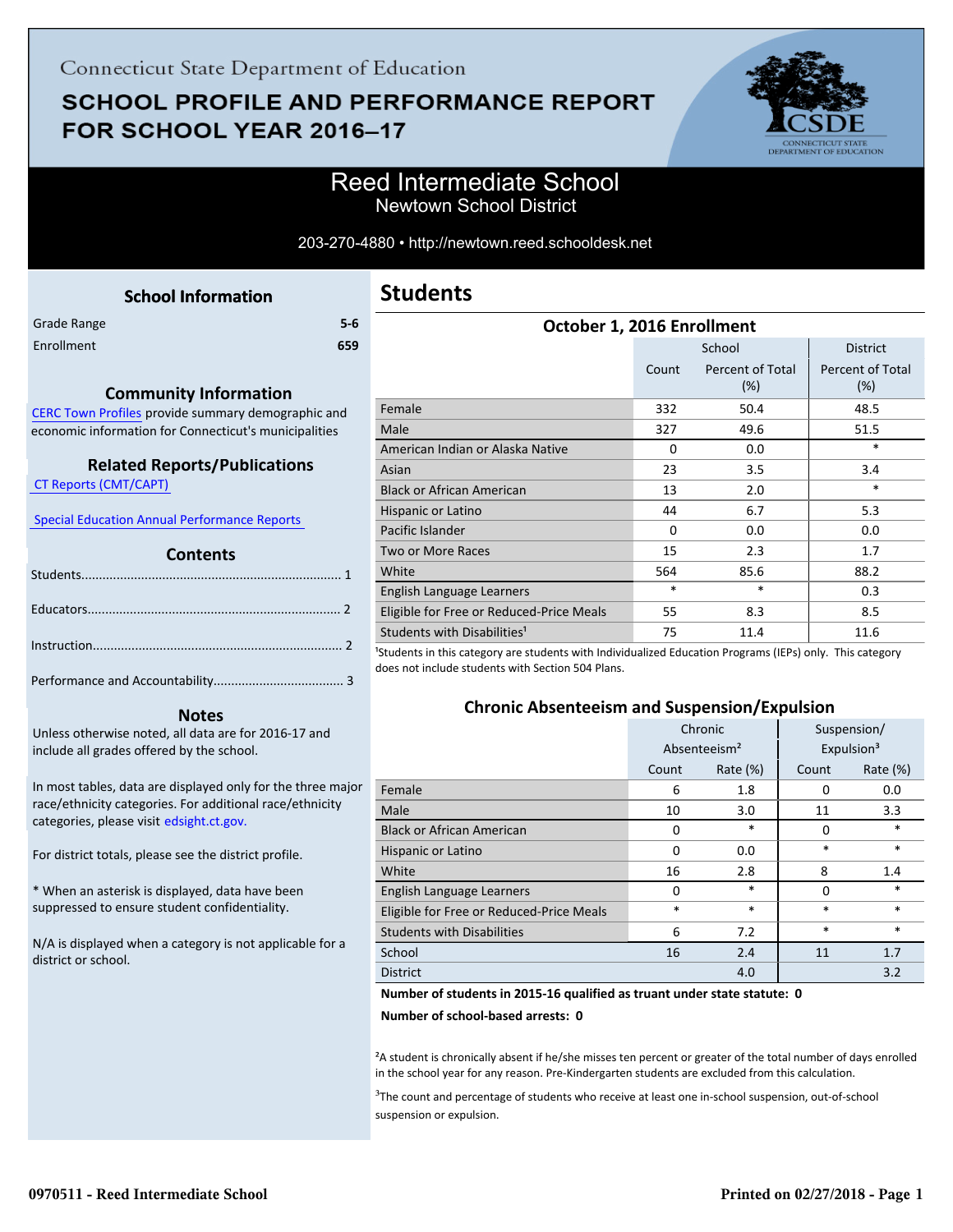## School Profile and Performance Report for School Year 2016-17 Reed Intermediate School Newtown School District

### **Educators**

| Full-Time Equivalent (FTE) <sup>1</sup> Staff |  |
|-----------------------------------------------|--|
|-----------------------------------------------|--|

|                                                                 | <b>FTE</b> |
|-----------------------------------------------------------------|------------|
| <b>General Education</b>                                        |            |
| Teachers and Instructors                                        | 45.9       |
| Paraprofessional Instructional Assistants                       | 3.7        |
| <b>Special Education</b>                                        |            |
| <b>Teachers and Instructors</b>                                 | 6.0        |
| Paraprofessional Instructional Assistants                       | 18.3       |
| <b>Administrators, Coordinators and Department Chairs</b>       |            |
| School Level                                                    | 2.0        |
| Library/Media                                                   |            |
| Specialists (Certified)                                         | 1.0        |
| <b>Support Staff</b>                                            | 0.8        |
| Instructional Specialists Who Support Teachers                  | 2.1        |
| Counselors, Social Workers and School Psychologists             | 7.0        |
| <b>School Nurses</b>                                            | 1.2        |
| <b>Other Staff Providing Non-Instructional Services/Support</b> | 23.3       |

| <b>Educators by Race/Ethnicity</b>         |       |                         |                         |  |
|--------------------------------------------|-------|-------------------------|-------------------------|--|
|                                            |       | School                  | <b>District</b>         |  |
|                                            | Count | Percent of Total<br>(%) | Percent of Total<br>(%) |  |
| American Indian or Alaska<br><b>Native</b> | O     | 0.0                     | 0.0                     |  |
| Asian                                      | 1     | $1.5\,$                 | 1.2                     |  |
| <b>Black or African American</b>           | 0     | 0.0                     | 0.0                     |  |
| Hispanic or Latino                         | 0     | 0.0                     | 0.0                     |  |
| Pacific Islander                           | 0     | 0.0                     | 0.0                     |  |
| Two or More Races                          | 0     | 0.0                     | 0.0                     |  |
| White                                      | 66    | 98.5                    | 97.5                    |  |

#### **Classroom Teacher Attendance, 2015-16**

|                                             | School | <b>District</b> |
|---------------------------------------------|--------|-----------------|
| Average # of FTE Days Absent Due to Illness | 8.4    | 9.2             |
| or Personal Time                            |        |                 |

<sup>1</sup>In the full-time equivalent count, staff members working part-time in the school are counted as a fraction of full-time. For example, a teacher who works half-time in a school contributes 0.50 to the school's staff count.

## **Instruction and Resources**

| <b>School Schedule</b>                |     |                                  |          |
|---------------------------------------|-----|----------------------------------|----------|
| Days of Instruction                   | 183 | <b>School Hours for Students</b> |          |
| <b>Hours of Instruction Per Year</b>  |     | <b>Start Time</b>                | 08:05 AM |
| Grades 1-12 and Full-Day Kindergarten | 994 | End Time                         | 02:49 PM |
| Half/Extended Day Kindergarten        | N/A |                                  |          |

### **Students with Disabilities Who Spend 79.1 to** 100 Percent of Time with Nondisabled Peers<sup>3</sup>

|                              | Count  | Rate (%) |
|------------------------------|--------|----------|
| Autism                       | $\ast$ | *        |
| <b>Emotional Disturbance</b> | $\ast$ | $\ast$   |
| Intellectual Disability      | 0      | 0.0      |
| Learning Disability          | 29     | 80.6     |
| Other Health Impairment      | 22     | 100.0    |
| <b>Other Disabilities</b>    | $\ast$ | $\ast$   |
| Speech/Language Impairment   | $\ast$ | $\ast$   |
| School                       | 62     | 82.7     |
| <b>District</b>              |        | 76.6     |
|                              |        |          |

³Ages 6-21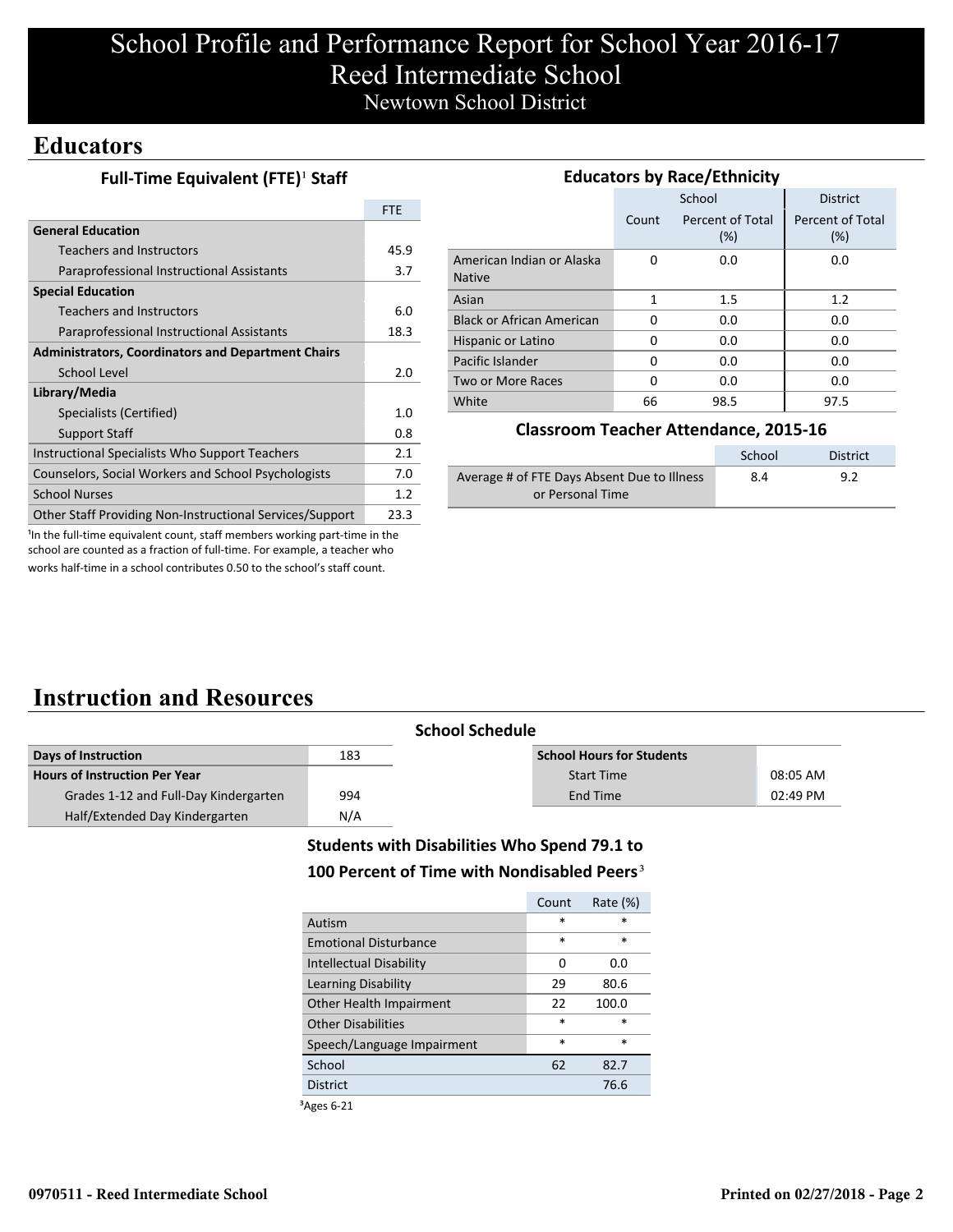## School Profile and Performance Report for School Year 2016-17 Reed Intermediate School Newtown School District

### **Performance and Accountability**

#### **School Performance Index (SPI)**

A School Performance Index (SPI) is the average performance of students in a subject area (i.e., ELA, Mathematics or Science) on the state summative assessments.The SPI ranges from 0-100. An SPI is reported for all students tested in a school and for students in each individual student group. Connecticut's ultimate target for an SPI is 75.

|                                              | <b>English Language Arts(ELA)</b> |            | <b>Math</b> |            | <b>Science</b> |            |
|----------------------------------------------|-----------------------------------|------------|-------------|------------|----------------|------------|
|                                              | Count                             | <b>SPI</b> | Count       | <b>SPI</b> | Count          | <b>SPI</b> |
| American Indian or Alaska Native             | 0                                 | N/A        | 0           | N/A        | 0              | N/A        |
| Asian                                        | 22                                | 77.0       | 22          | 78.7       | 11             | $\ast$     |
| <b>Black or African American</b>             | 13                                | $\ast$     | 13          | $\ast$     | $\ast$         | $\ast$     |
| Hispanic or Latino                           | 44                                | 77.4       | 44          | 71.8       | 22             | 60.6       |
| Native Hawaiian or Other Pacific Islander    | 0                                 | N/A        | $\mathbf 0$ | N/A        | 0              | N/A        |
| <b>Two or More Races</b>                     | 15                                | $\ast$     | 15          | $\ast$     | $\ast$         | $\ast$     |
| White                                        | 553                               | 77.9       | 551         | 75.8       | 269            | 60.8       |
| English Language Learners                    | $\ast$                            | $\ast$     | $\ast$      | $\ast$     | $\ast$         | $\ast$     |
| Non-English Language Learners                | $\ast$                            | $\ast$     | $\ast$      | $\ast$     | $\ast$         | $\ast$     |
| Eligible for Free or Reduced-Price Meals     | 54                                | 67.8       | 54          | 64.9       | 24             | 56.0       |
| Not Eligible for Free or Reduced-Price Meals | 593                               | 78.7       | 591         | 76.6       | 293            | 61.4       |
| <b>Students with Disabilities</b>            | 79                                | 58.7       | 79          | 51.2       | 34             | 52.9       |
| <b>Students without Disabilities</b>         | 568                               | 80.4       | 566         | 79.1       | 283            | 62.0       |
| <b>High Needs</b>                            | 121                               | 63.2       | 120         | 57.7       | 54             | 54.9       |
| Non-High Needs                               | 526                               | 81.1       | 525         | 79.7       | 263            | 62.2       |
| School                                       | 647                               | 77.8       | 645         | 75.6       | 317            | 61.0       |

### **National Assessment of Educational Progress (NAEP): Percent At or Above Proficient1**

|                        | <b>NAEP 2015</b> |         | <b>NAEP 2013</b> |  |
|------------------------|------------------|---------|------------------|--|
| <b>READING</b>         | Grade 4          | Grade 8 | Grade 12         |  |
| Connecticut            | 43%              | 43%     | 50%              |  |
| <b>National Public</b> | 35%              | 33%     | 36%              |  |
| <b>MATH</b>            | Grade 4          | Grade 8 | Grade 12         |  |
| Connecticut            | 41%              | 36%     | 32%              |  |
| <b>National Public</b> | 39%              | 32%     | 25%              |  |

<sup>1</sup>NAEP is often called the "Nation's Report Card." It is sponsored by the U.S. Department of Education. This table compares Connecticut's performance to that of national public school students. Performance standards for state assessments and NAEP are set independently. Therefore, one should not expect performance results to be the same [across Smarter Balanced and NAEP. Instead, NAEP results are meant to](http://portal.ct.gov/-/media/SDE/Student-Assessment/NAEP/ct_naep_2015_results_by_performance_level.pdf?la=en) complement other state assessment data. To view student subgroup performance on NAEP, click here.

### **Physical Fitness Tests: Students Reaching Health Standard**²

|                      |      | Percent of Students by Grade <sup>3</sup> (%) | <b>All Tested Grades</b> |      |       |          |
|----------------------|------|-----------------------------------------------|--------------------------|------|-------|----------|
|                      | 4    | 6                                             | 8                        | 10   | Count | Rate (%) |
| Sit & Reach          | N/A  | 83.9                                          | N/A                      | N/A  | 330   | 83.9     |
| Curl Up              | N/A  | 93.0                                          | N/A                      | N/A  | 330   | 93.0     |
| Push Up              | N/A  | 90.0                                          | N/A                      | N/A  | 330   | 90.0     |
| Mile Run/PACER       | N/A  | 92.1                                          | N/A                      | N/A  | 330   | 92.1     |
| All Tests - School   | N/A  | 79.4                                          | N/A                      | N/A  | 330   | 79.4     |
| All Tests - District | 79.4 | 79.4                                          | 56.8                     | 72.5 |       | 71.3     |

 $2$ The Connecticut Physical Fitness Assessment (CPFA) is administered to all students in Grades 4, 6, 8 and 10. The health-related fitness scores gathered through the CPFA should be used to educate and motivate children and their families to increase physical activity and develop lifetime fitness habits.

<sup>3</sup>Only students assessed in all four areas are included in this calculation.